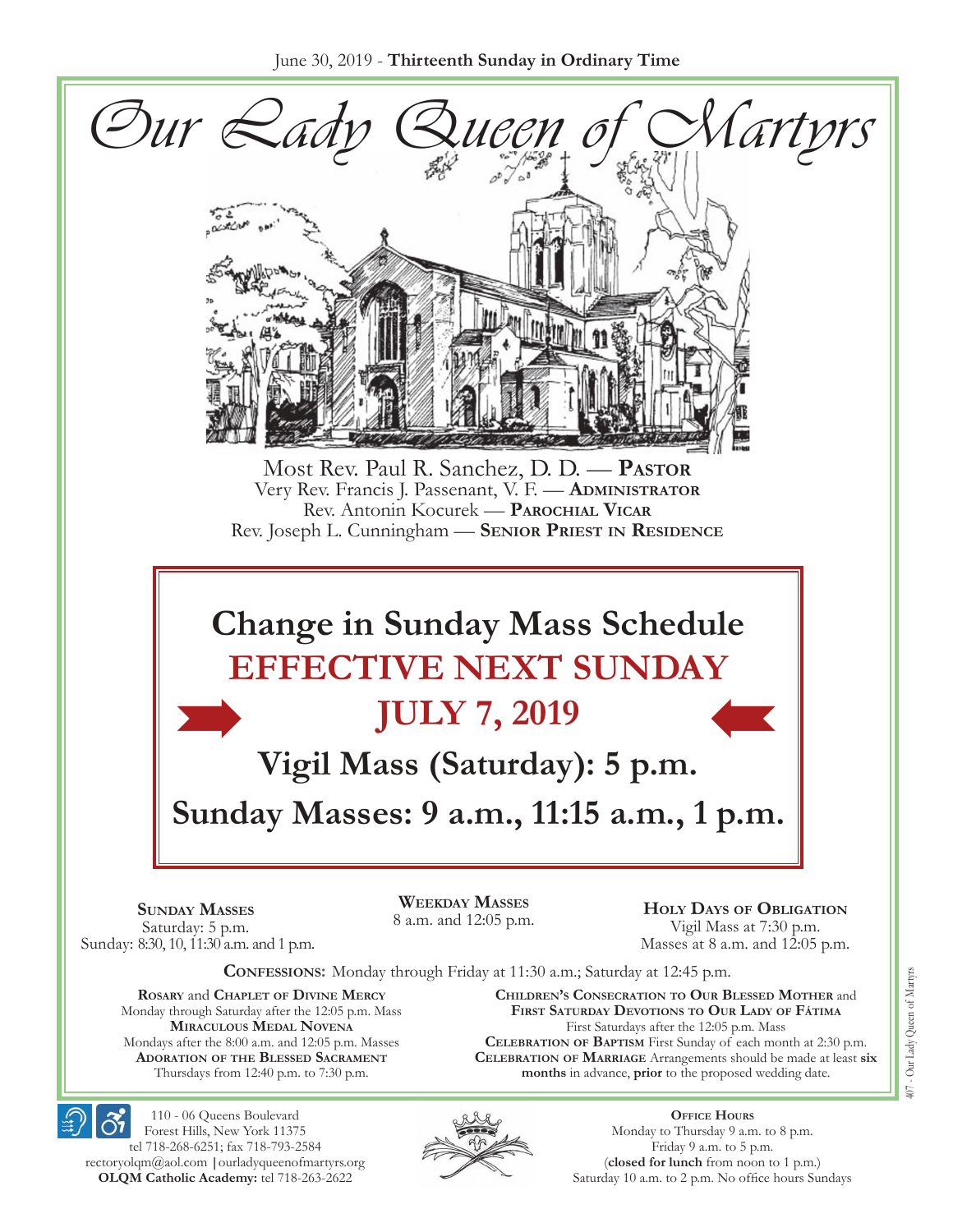## **Masses for the Week**

*Saturday, June 29* **Saints Peter and Paul 8 a.m.** Rose DeProspo **12:05 p.m***.* Guillermo Segurra Martinez **5 p.m.** Robert T. Marsh

*Sunday, June 30* **10 a.m. Family Mass celebrated for the parishioners of Our Lady Queen of Martyrs** *Children's Liturgy of the Word* 

> *Monday, July 1* **Saint Junipero Serra 8 a.m.** Eduardo L. Raymundo **12:05 p.m.** Mario Guerra

*Tuesday, July 2* **8 a.m.** Marie England **12:05 p.m***.* Alma L. Nassauer

#### *Wednesday, July 3*

**Saint Thomas 8 a.m.** John Pontelis Karoussos **12:05 p.m.** Patrick O'Neill

*Thursday, July 4* **Independence Day 8 a.m.** Gregory Chalmers **12:05 p.m.** Stella Natsue Yamada-Wu

*Friday, July 5* **Saint Anthony Zaccaria Saint Elizabeth of Portugal 8 a.m.** Souls in Purgatory **12:05 p.m***.* Lillian Clarke

*Saturday, July 6* **Saint Maria Goretti 8 a.m.** Souls in Purgatory **12:05 p.m***.* Patrick J. Flannery **5 p.m.** Cesar Cardona

# **Remember Our Sick**

Blanche Aeppli, Svetiana Abramova, Augusto F. Alvarez, Daniel Alvarez, Aldo Arcomano, Alexander Berardino, Mark Bradley, Luis Fernando Cardenas, Augustine Cisneros, Maria Comacho, Mary Ann Cornell, Irene Cucurella, Tracy Cuva, Joan Donnelly, Norman Doucette, Baby Luka Dudashvili, Lidia Flores, Daniel Garcia Sr., Anne Gorin, Stephanie Feldman, Alice Fromer, Gaye Fruscione, Pat Gmerek, Alex Guttierez, Ann Harding, Sean Harrison, Robert Heyer, René Hojilla, Henry Johnson, Lynne Keeley, Jacqueline Lisandrelli, Carmen Leon Marin, Liz Maryon, Artur Mavashev, Louie Mavashev, Marina Mavashev, Veronica Nissan, Maria Ojeda, Richard O'Keeffe, Connie Panaralla, Clara Patoff, Grace Plank, Maureen Piatt, Nancy Piotrowski, Veronica Pulanski, Nora Radocea, Scott Salbo, Dr. Anthony Sarro, Scaturro family, Steven Strumpf, John Taddeo, Chris Townley, Maria Viesta, Gail Whelan, Brittany Zaita—**and all parishioners currently in nursing homes, hospitals or confined to their homes**

# **Main Events of the Week**

*Sunday, June 30* **2:30 p.m.,** *rectory:* **Baptism Instruction**

**3 p.m.,** *McLaughlin Hall:* **Eagle Scout Award Ceremony**



**Regular Daily Masses at 8 a.m. and 12:05 p.m. Rectory offices closed**

> **After 12:05 p.m. Mass,** *church:*  **Exposition and Adoration of the Blessed Sacrament**

**7:30 p.m.** *church:* **Benediction**

*Friday, July 5* **7:30 p.m.,** *rectory (enter through glass door off 72nd Road):* **Charismatic Prayer Group meeting**

*Rectory* = *main meeting room (lower level)*

#### **RCIA Invitation**

If you know someone age 18 and older who desires to become a Catholic, it would be our privilege to help them become fully initiated into the Catholic Church. Contact Veronica McCarthy at 718-268-6251, ext. 27, or email olqmrcia[@gmail.com](mailto:rectoryolqm@aol.com) for questions about RCIA at Our Lady Queen of Martyrs.

## **Remember Our Deceased**

Rev. Michael Carrano Rev. Robert Blauvelt Dorothy Dolan

Marguerite Drucker Francis Keany Miguelida Manago Terrado

#### **We pray for the men and women of our Armed Forces serving in the U.S. and abroad**

Eric Böhm, Sergio Borrero, Thaddeus Buenaventura, Ricardo Cantillo, Bobby DiTroia, Armando Fellin, Andrew Gonzalez, A. Jay James, William (Will) Klos, Michael Le Floch, Louis Mannino, Jean-Marc Moïse, Brian Quinn, Justin Pabse, Adam Rearick, Rodney Ross, McNeely Royal, Victoria Tissler-Bacca, Charles Torres, Jose J. Vaz, Mollie Rae Whitley, William Youssef, Phillip Whitley, Jeff Zabala. **Please pray for all who risk their lives for our safety, including police, fire, corrections and military personnel.**

407 - Our Lady Queen of Martyrs Our Lady  $\overline{407}$  .

WELCOME! Sound-enhancing assistive listening device is available if you have trouble hearing during Mass. Please visit the sacristy for information. If a disability makes it difficult for you to fully participate at Mass or other activities of our parish, email our **Parish Advocate for Persons with Disabilities**, Karen Mongiello, at [disabilities.olqm@gmail.com,](mailto:disabilities.olqm@gmail.com) to make your special needs known.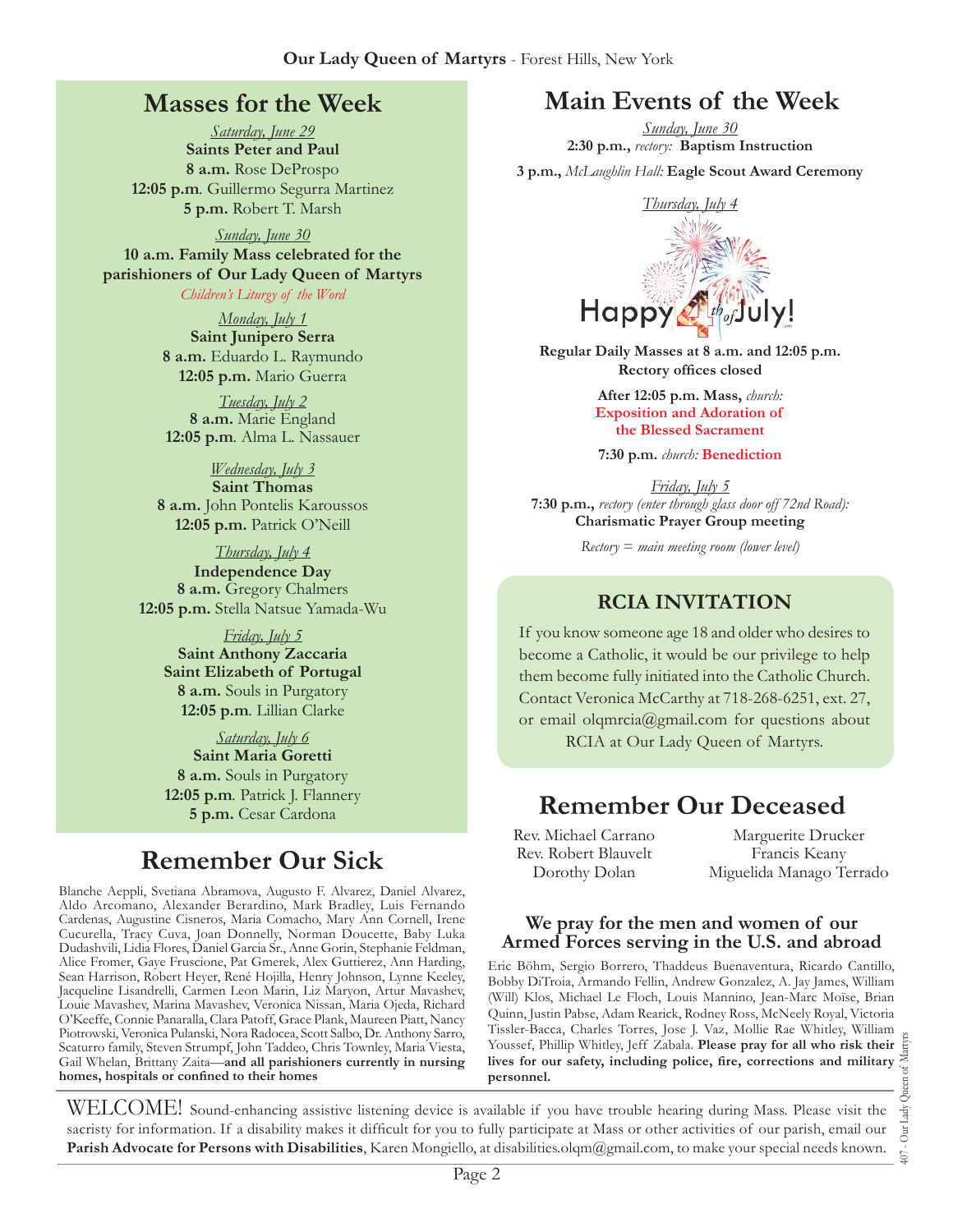# **Sunday Mass Assignments Order of Mass**

**Saturday, June 29**

*5 p.m.* 

*Celebrant:* Bishop Sanchez *Lectors:* Sandy Singh, Helen Errera *Leader of Song:* Jennifer Gliere *EMHCs:* Yorke Mizelle, Kathy Scapp, Mark Scapp

#### **Sunday, June 30** *8:30 a.m.*

*Celebrant:* Father Antonin *Lectors:* David Lee, Gina Warshaw *Leader of Song:* Jennifer Gliere *EMHCs:* Jack Butera, Richie Perl, Ernie Foli

#### *10 a.m.*

*Celebrant:* Father Passenant *Lectors:* Judith Balasubramaniam, Lenny Rodin *Leader of Song:* Cheryl Manrique *Children's Liturgy of the Word:* Susan Columbus *EMHCs:* Karen Nassauer, Frank Schaefer, Pat Abes

#### *11:30 a.m.*

*Celebrant:* Father Cunningham *Lectors:* Charles Tse, Jonathan Rodriguez *Leader of Song:* Cheryl Manrique *EMHCs:* Joe Cardenas, Alicia Cardenas, Aracelly Torres

#### *1 p.m.*

*Celebrant:* Bishop Sanchez *Lectors:* Noila Johnson, Al Smith *Leader of Song:* Paula Rocheleau Hernández *EMHCs:* Maria de Jesus Aguirre, Bettyanne McDonough

*Members of the Altar Server Society at all Sunday Masses*

**Thank you to all those who serve as ushers**

**Thirteenth Sunday of Ordinary Time**

*Cycle C* **Entrance** *Missal #547—*"Praise, My Soul, the King of Heaven"

**Mass Parts:** Mass of Angels and Saints *(Janco)*

**First Reading** *Missal pg. 185—*1 Kings 19:16b, 19-21

**Responsorial Psalm**—Missal pg. 185

**Second Reading** *Missal pg. 185—*Galatians 5:1, 13-18

**Gospel:** *Missal pg. 186—*Luke 9:51-62

**Homily**

**Offertory** *Missal #383—*"The Summons"

**Communion** Organ Meditation *Missal #326—*"I Received the Living God"

**After Closing Prayer** *(before announcements)*

**Patriotic Song for Independence Day** *Missal #627—*"America the Beautiful"

**Closing Hymn** *Missal #628*—"God of Our Fathers"

## **Second Collections**

›› Today's second collection is for summer repairs. There is also an envelope for Peter's Pence.

›› Sunday, July 7, the second collection will be for the maintenance of the church grounds.

›› Please use the blue envelope at any time to contribute to the Parish Endowment Fund or, at our Parish Giving portal, select Blue Envelope from the pull-down menu. More at ourladyqueenofmartyrs.org/blue-envelope.



Did we mention? Sunday Mass times change next week! Effective July 7, 2019

Saturday Vigil Mass remains at 5 pm Sunday Masses now at  $9 \text{ am}$ ,  $11:15 \text{ am}$  & 1 pm

Make sure to adjust your Sunday morning calendars!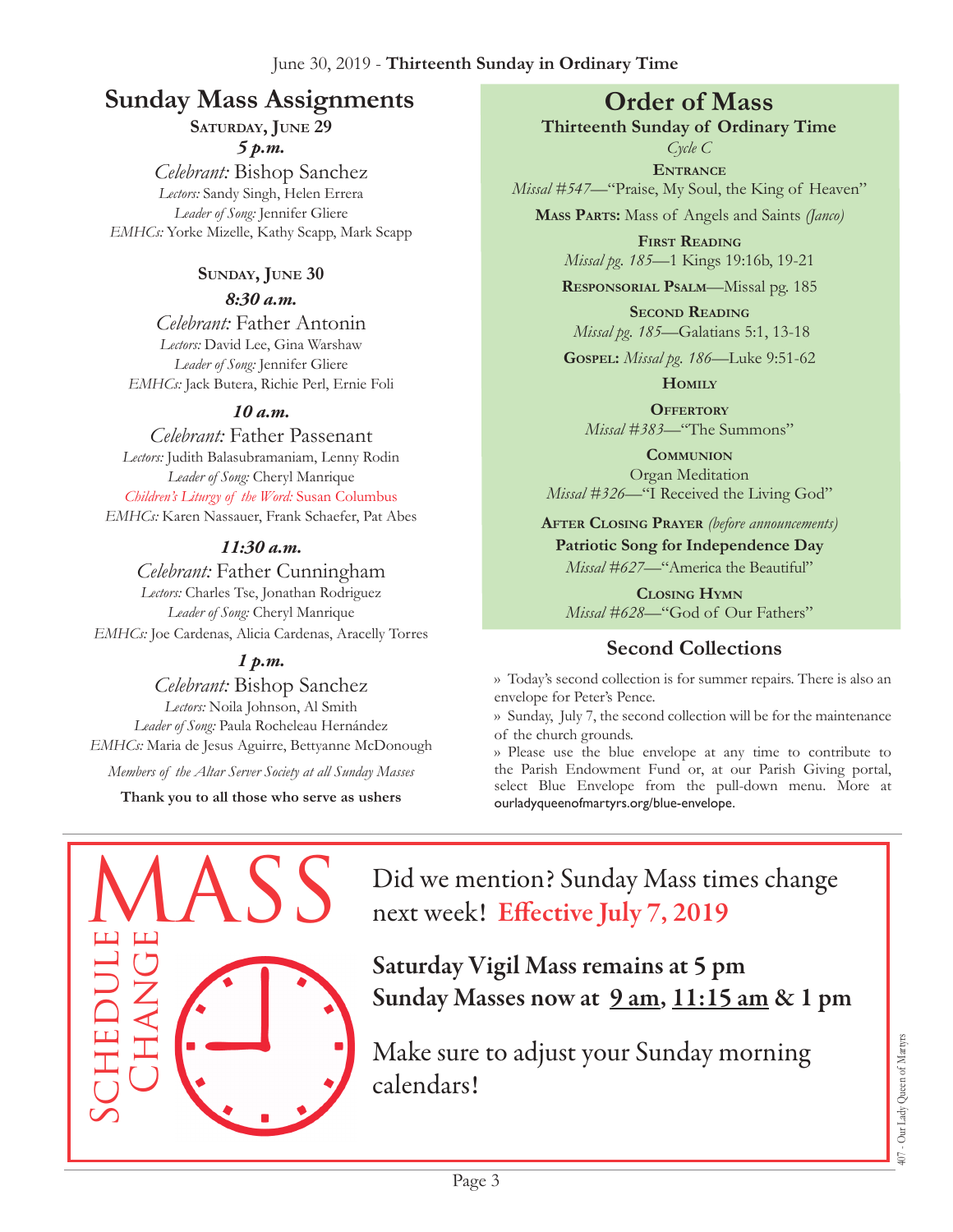## **Local Boy Scout Troop 96 Inducts Four New Eagle Scouts**

The Eagle Scout award is attained after years of hard work and dedication to the scouting oath and the completion of countless service hours. Four young men from our neighborhood are being elevated to the Boy Scouts' highest rank today at an induction ceremony being held at 3 p.m. in McLaughlin Hall. They are **Lucas Hafford, Rehan Hak, Gordon Wong, and Christopher Meditz.**  We wish to extend our congratulations to all of them and their families and friends.

**10-Day Holy Land Pilgrimage: November 13**  with Our Lady of the Angelus and Fr. John Mendonca Cost: \$3,198. Call OLA rectory at 718-897-4444





This diocesan appeal supports the daily work of the Catholic church throughout Brooklyn and Queens in ways no one parish can accomplish alone. Catholic Charities; Hospital, College, and Prison Chaplains; Diocesan Vocations Office; Catholic Migration Services; Office of Faith Formation; Futures in Education Scholarship Foundation—all these programs rely on our Annual Catholic Appeal support. If you have not yet made a gift or pledge, you are welcome to contribute.



**THANK YOU, CHOIR**—We love hearing beautiful music from these choir members each Sunday and during all the special liturgies throughout the year. But we don't often have a chance to show their individual faces! Earlier in the month, Bishop Sanchez and our clergy hosted a dinnergathering for Music Director David Close and our church singers to thank them for their service and celebrate their accomplishments before they take a brief break for a few summer weeks. Photos courtesy Regina Faighes.

It's as easy as . . .

- 1. Using one of the special Annual Catholic Appeal gift envelopes you'll find near the church doors
- 2. Making a pledge from your phone by texting "ACA" to 917-336-1255
- 3. Donating online at:

#### **[www.catholicfoundationbq.org/annual-](www.catholicfoundationbq.org/annual)catholic-appeal**

Reminder: Please do not use the Parish Giving service on our church website, which is solely for online giving to Our Lady Queen of Martyrs parish and does not count toward the diocese-wide appeal. Remain assured gifts to the ACA can only be used to support the Catholic service-oriented organizations listed. Thank you.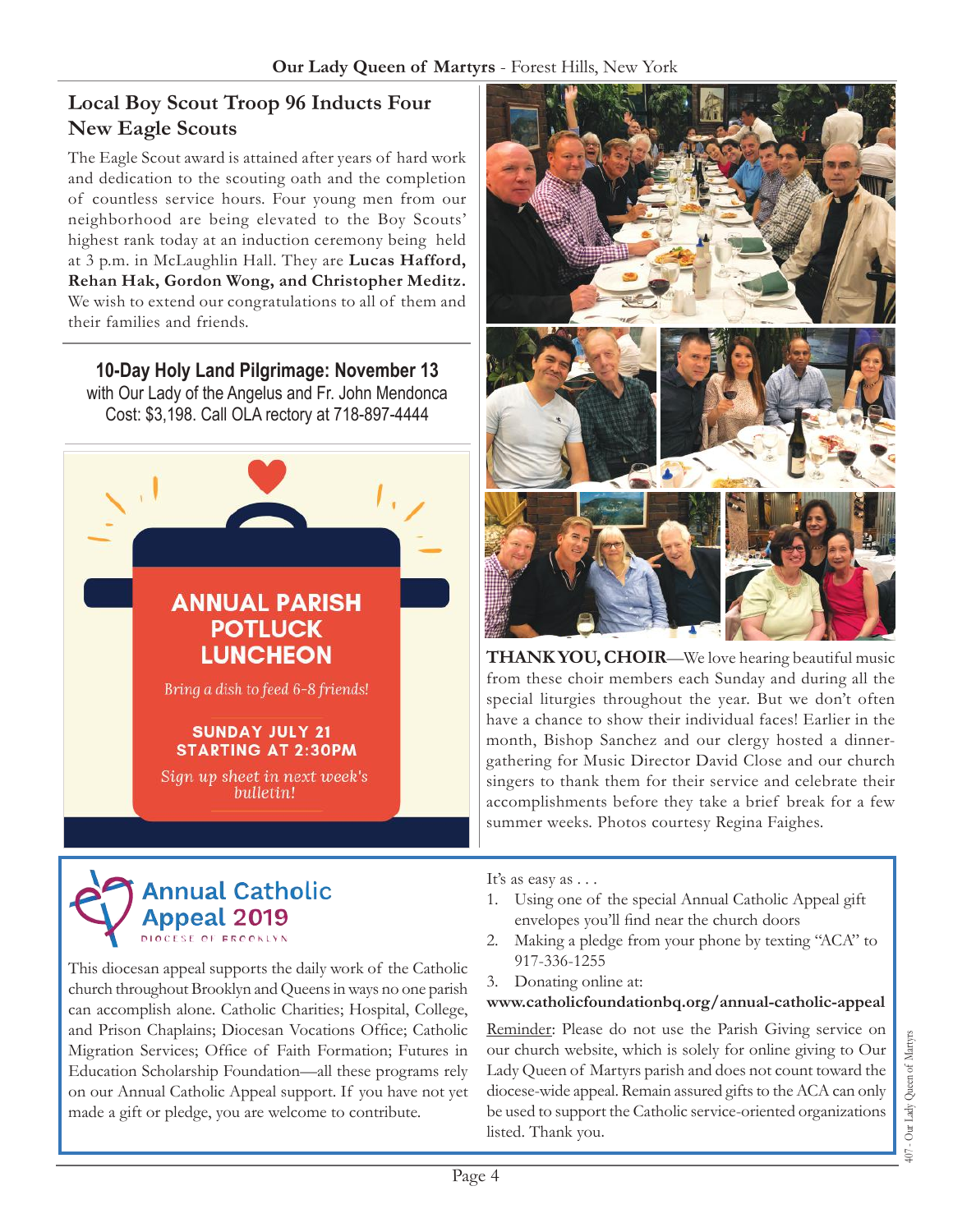

**Corpus Christi**—Our Eucharistic procession was on a beautiful Sunday afternoon on June 23. Fr. Antonin carried the consecrated host. Photo courtesy Maria Ribar.

Additional photos from last Sunday and other parish events are on our website: [ourladyqueenofmartrys.org/photo-gallery.](https://ourladyqueenofmartyrs.org/photo-gallery) Also visit us on Facebook @OLQMChurch.

# **OLQM Summer Calendar**

*Check the bulletin weekly for updates.*

**Weekend July 6/7 NEW SUNDAY Mass Schedule**, *5 p.m. (Sat.), 9 a.m., 11:15 a.m. & 1 p.m.* 

**Sunday July 21: Potluck Luncheon Hosted by Pastoral Care**, *2:30 p.m., rectory meeting room*

**Saturday July 27: St. John Vianney Novena Begins**, *12:05 p.m. Mass*

- **Sunday August 4: St. John Vianney Feast Day**, *11:15 a.m. Mass celebrated by newly ordained priest*
- **Wednesday August 14: Vigil Mass for the Assumption, 6th Anniversary Msgr. Joseph Funaro**, *7:30 p.m.*
- **Thursday August 15: Assumption of the Blessed Virgin Mary (HDO)**, *Masses at 8 a.m.*  $\dot{\mathcal{O}}$  12:05 p.m. (Blessing with *Seawater)*
- **Weekend August 24**–**25: Summer Missionary**, *all Masses*

**Wednesday September 11: Commemoration of 9/11/01 (18th Anniversary)**, *Masses at 8 a.m. & 12:05 p.m.*

**Sunday September 15: Parish Feast Day,** *Special Mass at 11:15 a.m.*

**Sunday September 15: St. Lorenzo Ruiz Mass followed by Social**, *1 p.m.*

**Saturday September 21: Mass in Honor of Korean Martyrs**, *12:05 p.m.*

#### **Weekly Collections**

| June 23                 |
|-------------------------|
| 1,630.00                |
| 8,527.03                |
| 2,714.00                |
| 1,150.00                |
| 225.00                  |
| 14,246.03               |
| 21,250.00<br>(7,003.97) |
|                         |

\* Amount needed weekly to meet church expenses. Figures are unaudited.

Please remember the Roman Catholic Church of Our Lady Queen of Martyrs in your will and estate planning. Contact Bishop Sanchez or Father Passenant at 718-268-6251.

# Keep me, O God, for in you I take refuge. Psalms 16:1

#### **By Email** Rectory Office:

**rectoryolqm@aol.com** Pastor's Office:

pastorolqm@aol.com Administrator's Office: admn.olqm@yahoo.com

Bulletin Subjects: olqmcomm@aol.com

OLQM Catholic Academy info@olqmca.org

Pastoral Care Office: dfport@gmail.com

Religious Education Office: olqmreled@gmail.com

RCIA Office: [olqmrcia@gmail.com](mailto:olqmrcia@gmail.com)

Deacon Greg Kandra: dcngreg@gmail.com

Disabilities Advocate: [disabilities.olqm@gmail.com](mailto:disabilities.olqm@gmail.com)

### **Contact Us**

#### **By Telephone**

Rectory Office: **718-268-6251 Emergency** (last rites) 718-810-9788 (*after office hours)*

OLQM Catholic Academy: 718-263-2622

Religious Education Office: 718-263-0907

RCIA Office: 718-268-6251, ext. 27

OLQM Charity Outreach: 718-268-6251, ext. 43

#### **Online** Website:

www.ourladyqueenofmartyrs.org

Facebook, Twitter and Instagram: @OLQMChurch

OLQM Catholic Academy: <www.olqmca.org>